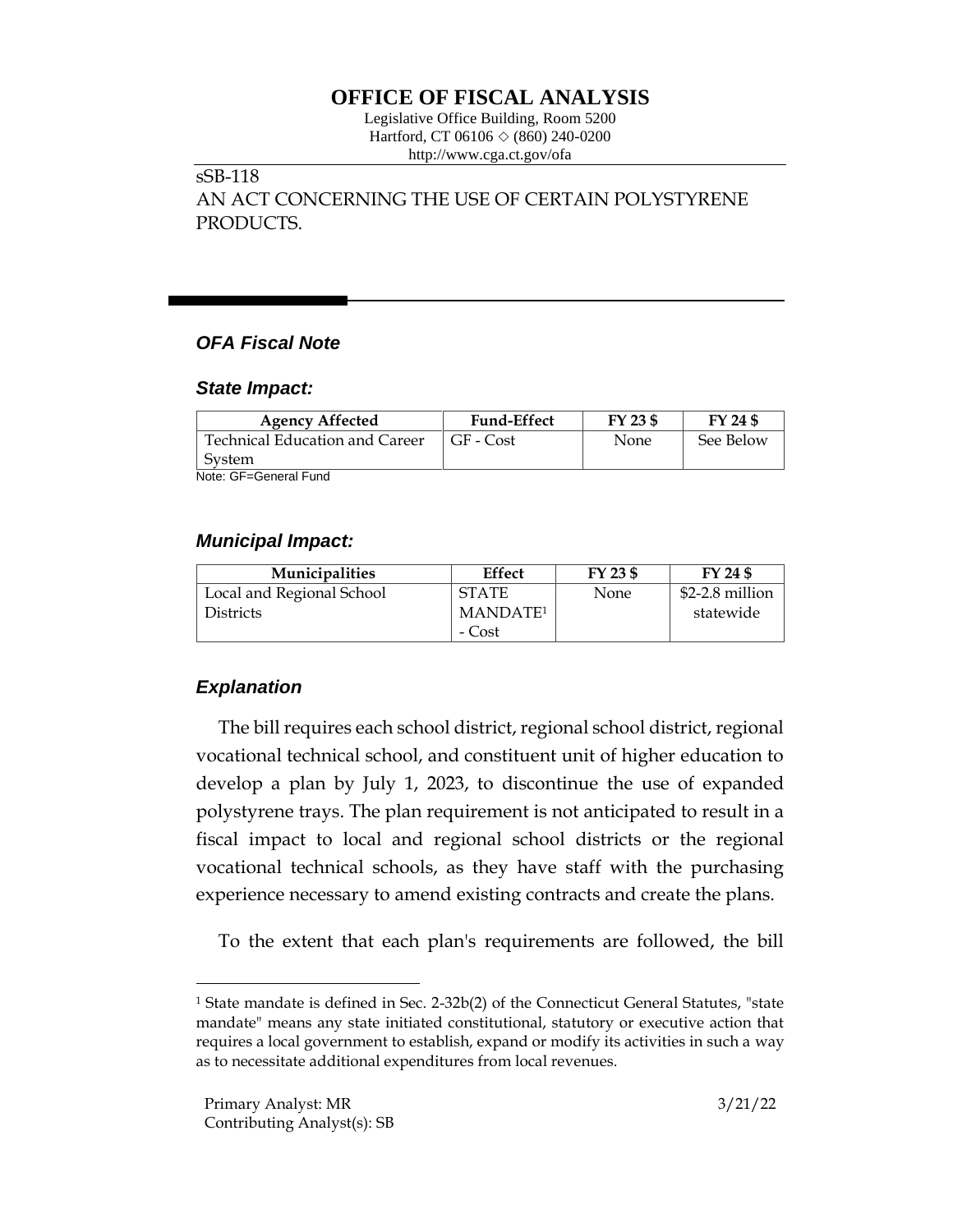results in a state mandate and a statewide annual cost to local and regional school districts, including the Connecticut Technical Education and Career System, of up to approximately \$2 million to \$2.8 million, beginning in FY 24, associated with discontinuing the purchase and use of the trays. The cost per district will vary by the size of the district, the number of trays used, and the specific contract. It is estimated that replacing polystyrene trays with trays made of recycled materials results in an increased cost of \$18 to \$25 for each case of 500 trays. Connecticut public schools provide 46 million lunches and 18 million breakfasts annually. While the bill does not specifically state that districts must use trays made of recycled materials, it is the most common replacement of polystyrene trays. Assuming that a tray is used for each lunch, the additional statewide cost for purchasing lunch trays made of recycled materials is approximately \$1.7 million to \$2.3 million. Assuming 50% of breakfast meals are served with a tray, the statewide cost for breakfast trays is between \$324,000 and \$450,000. The cost to each district for purchasing replacement trays will vary.

A small district serving approximately 350,000 meals will incur annual additional costs of approximately \$12,600 to \$17,500. A medium sized district serving 1.8 million meals will incur annual costs of approximately \$64,800 to \$90,000. Larger districts serving 2.5 million meals will incur annual costs of \$90,000 to \$125,000. If a district instead purchases reusable plastic trays to replace all polystyrene trays, a more significant cost results. It is estimated that reusable plastic trays average \$10-\$12 per tray. In addition to the larger one-time cost of purchasing the trays, districts would incur additional ongoing, significant costs related to staff, dishwashing equipment, plumbing, electrical, and maintenance costs.

Additionally, the bill prohibits restaurants or caterers, beginning on July 1, 2024, from providing single-use expanded polystyrene food and beverage containers to customers, with certain exceptions. It creates a graduated set of penalties for violations of the bill's provisions and allows local health districts or departments, in addition to the Departments of Consumer Protection, Health, and Energy and